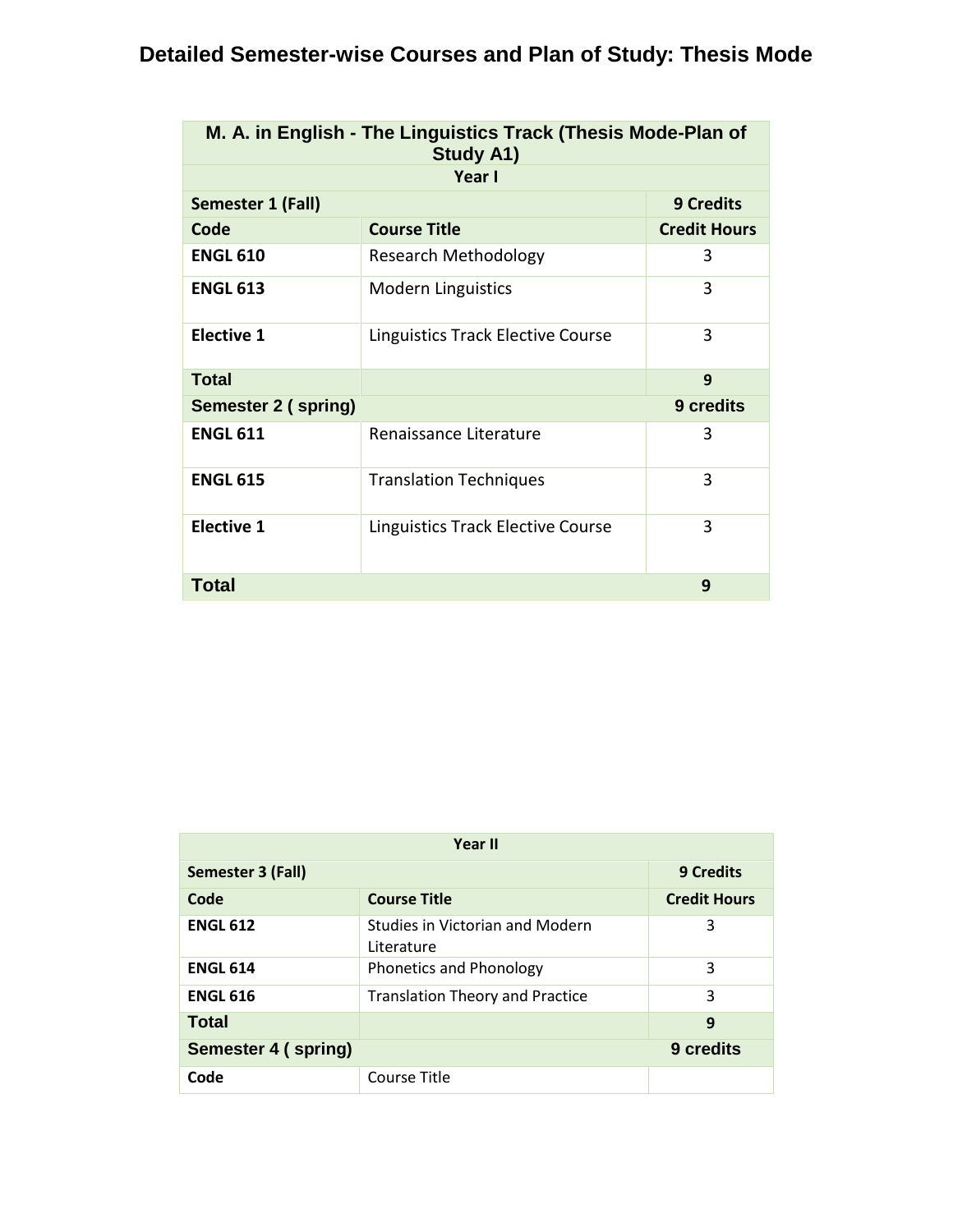| Elective 1      | Linguistics Track Elective Course |   |
|-----------------|-----------------------------------|---|
| <b>ENGL 636</b> | <b>Master Thesis</b>              |   |
| Total           |                                   | a |

- ENGL 623 Phonology and Morphology
- ENGL 624 Applied Linguistics
- ENGL 625 Semantics and Pragmatics
- ENGL 626 Sociolinguistics
- ENGL 627 Discourse Analysis
- ENGL 628 Special Topics in Linguistics

|                     | M. A. in English - The Literature Track (Thesis Mode-Plan of Study A2) |                     |
|---------------------|------------------------------------------------------------------------|---------------------|
|                     | Year I                                                                 |                     |
| Semester 1 (Fall)   |                                                                        | <b>9 Credits</b>    |
| Code                | <b>Course Title</b>                                                    | <b>Credit Hours</b> |
| <b>ENGL 610</b>     | <b>Research Methodology</b>                                            | 3                   |
| <b>ENGL 613</b>     | <b>Modern Linguistics</b>                                              | 3                   |
| <b>Elective 1</b>   | Literature Track Elective Course                                       | 3                   |
| <b>Total</b>        |                                                                        | 9                   |
| Semester 2 (spring) |                                                                        | 9 credits           |
| <b>ENGL 611</b>     | Renaissance Literature                                                 | 3                   |
| <b>ENGL 615</b>     | <b>Translation Techniques</b>                                          | 3                   |
| Elective1           | Literature Track Elective Course                                       | 3                   |
| <b>Total</b>        |                                                                        | 9                   |
|                     | <b>Year II</b>                                                         |                     |
| Semester 3 (Fall)   |                                                                        | <b>9 Credits</b>    |
| Code                | <b>Course Title</b>                                                    | <b>Credit Hours</b> |
| <b>ENGL 612</b>     | <b>Studies in Victorian and Modern</b><br>Literature                   | 3                   |
| <b>ENGL 614</b>     | Phonetics and Phonology                                                | 3                   |
| <b>ENGL 616</b>     | <b>Translation Theory and Practice</b>                                 | 3                   |
| <b>Total</b>        |                                                                        | 9                   |
| Semester 4 (spring) |                                                                        |                     |
| Code                | <b>Course title</b>                                                    |                     |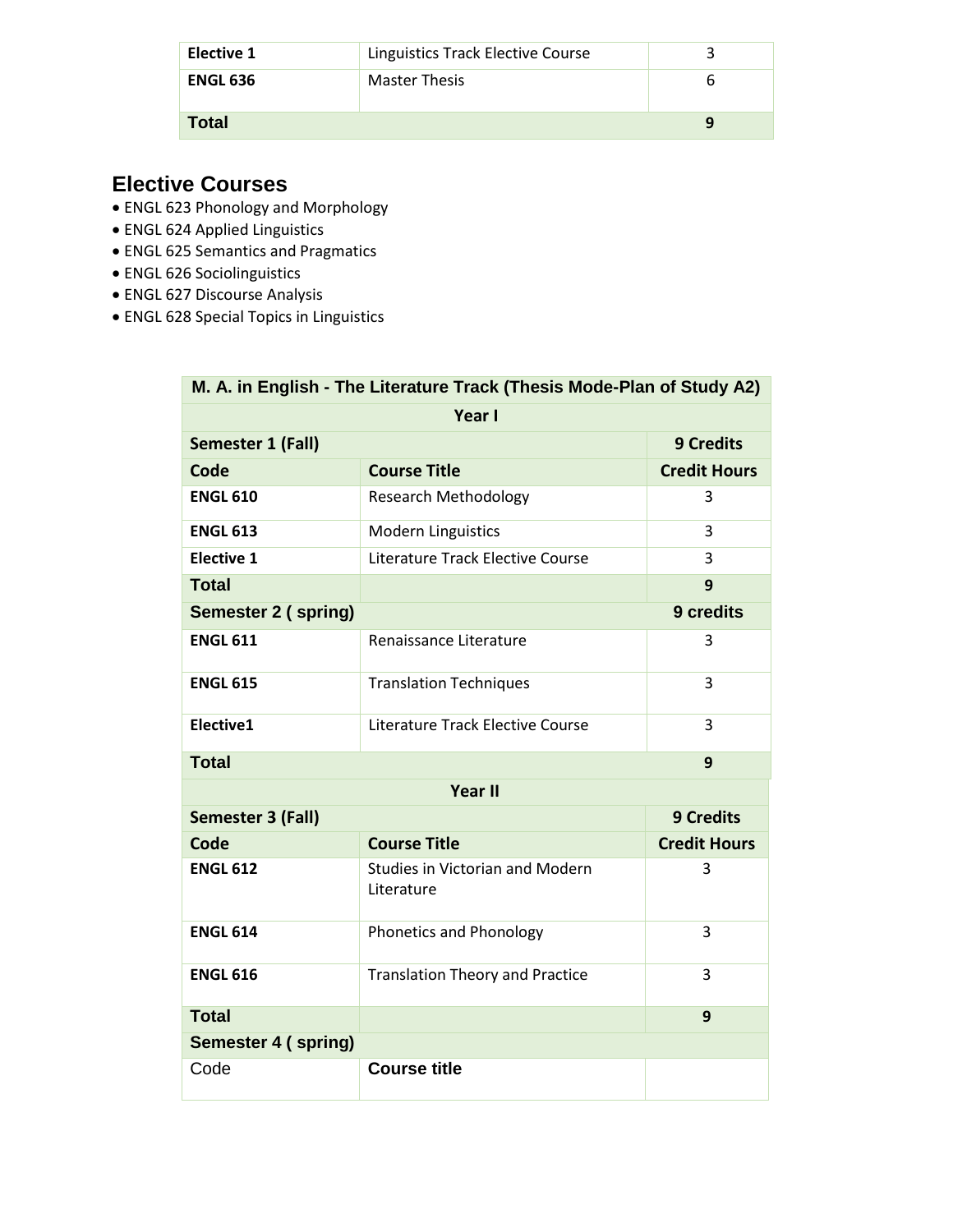| Elective 1      | Literature Track Elective Course |  |
|-----------------|----------------------------------|--|
| <b>ENGL 636</b> | <b>Master Thesis</b>             |  |
| <b>Total</b>    |                                  |  |

- ENGL 617 Nineteenth-Century poetry
- ENGL 618 Nineteenth-Century Novel
- ENGL 619 Modern Novel
- ENGL 620 Modern Drama
- ENGL 621 Modern Poetry
- ENGL 622 Special Topics in Literature
- ENGL 640 Postcolonial Literature

| M. A. in English - The Translation Track (Thesis Mode-Plan of Study A3) |                                          |                     |
|-------------------------------------------------------------------------|------------------------------------------|---------------------|
|                                                                         | Year I                                   |                     |
| Semester 1 (Fall)                                                       |                                          | <b>9 Credits</b>    |
| Code                                                                    | <b>Course Title</b>                      | <b>Credit Hours</b> |
| <b>ENGL 610</b>                                                         | <b>Research Methodology</b>              | 3                   |
| <b>ENGL 613</b>                                                         | <b>Modern Linguistics</b>                | 3                   |
| <b>Elective 1</b>                                                       | <b>Translation Track Elective Course</b> | 3                   |
| Total                                                                   |                                          | 9                   |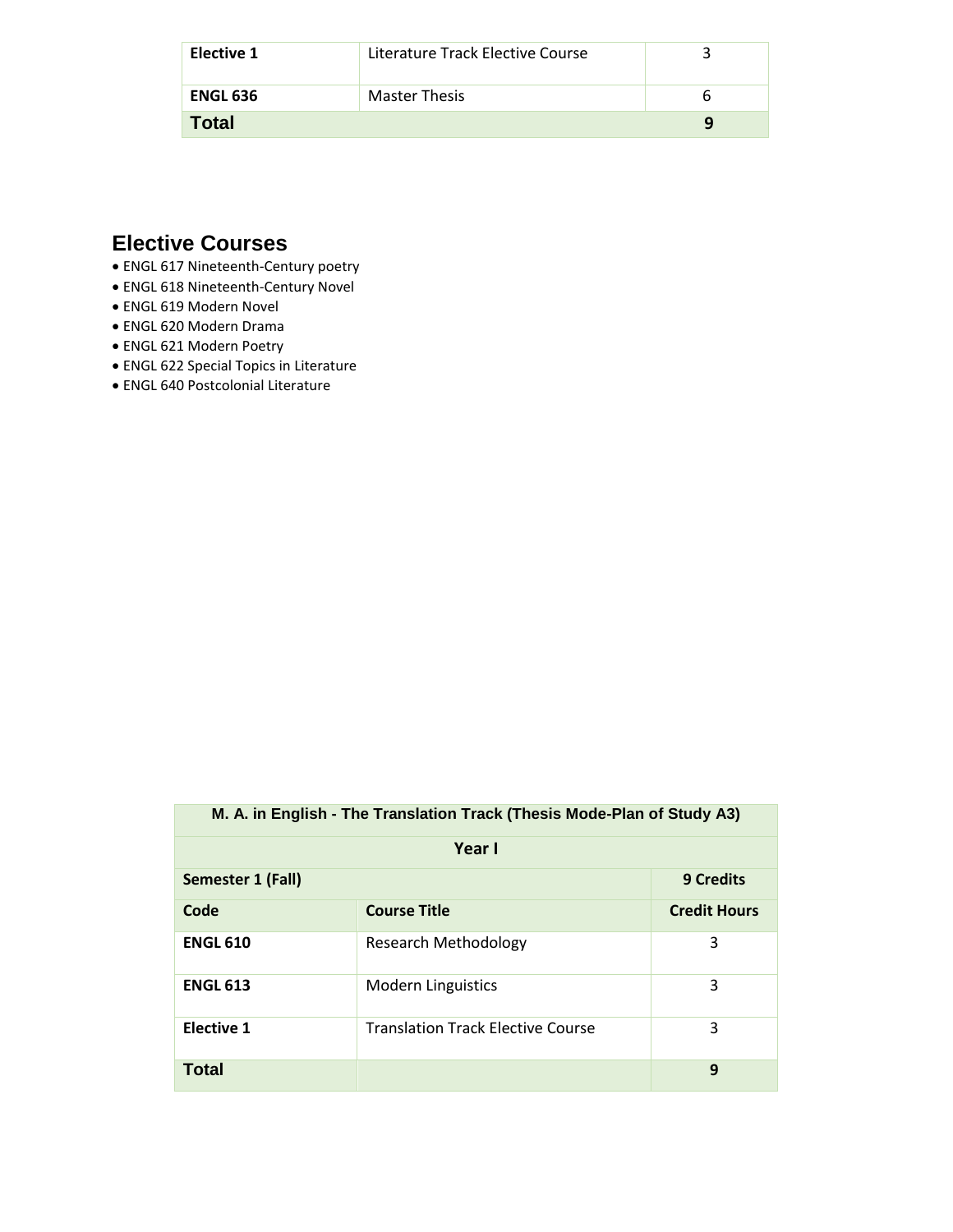| Semester 2 (spring) |                                          | 9 credits |
|---------------------|------------------------------------------|-----------|
| <b>ENGL 611</b>     | Renaissance Literature                   |           |
| <b>ENGL 615</b>     | <b>Translation Techniques</b>            | 3         |
| <b>Elective 1</b>   | <b>Translation Track Elective Course</b> | 3         |
| Total               |                                          | 9         |

|                     | <b>Year II</b>                             |                     |
|---------------------|--------------------------------------------|---------------------|
| Semester 3 (Fall)   |                                            | <b>9 Credits</b>    |
| Code                | <b>Course Title</b>                        | <b>Credit Hours</b> |
| <b>ENGL 612</b>     | Studies in Victorian and Modern Literature | 3                   |
| <b>ENGL 614</b>     | Phonetics and Phonology                    | 3                   |
| <b>ENGL 616</b>     | <b>Translation Theory and Practice</b>     | 3                   |
| <b>Total</b>        |                                            | 9                   |
| Semester 4 (spring) |                                            |                     |
| <b>Elective 1</b>   | <b>Translation Track Elective Course</b>   | 3                   |
| <b>ENGL 636</b>     | <b>Master Thesis</b>                       | 6                   |
| <b>Total</b>        |                                            | 9                   |

- ENGL 629 Advanced Lexicography and Terminology
- ENGL 630 Advanced Scientific and Technical Translation
- ENGL 631 Literary Translation and Cross-Cultural Pragmatics
- ENGL 632 Legal Translation
- ENGL 633 Consecutive and Simultaneous Interpreting
- ENGL 634 Special Topics in Translation

| M. A. in English - The Linguistics Track (Comprehensive Exam Mode - Plan of<br><b>Study B1)</b> |                     |                     |
|-------------------------------------------------------------------------------------------------|---------------------|---------------------|
|                                                                                                 | Year I              |                     |
| Semester 1 (Fall)                                                                               |                     | <b>9 Credits</b>    |
| Code                                                                                            | <b>Course Title</b> | <b>Credit Hours</b> |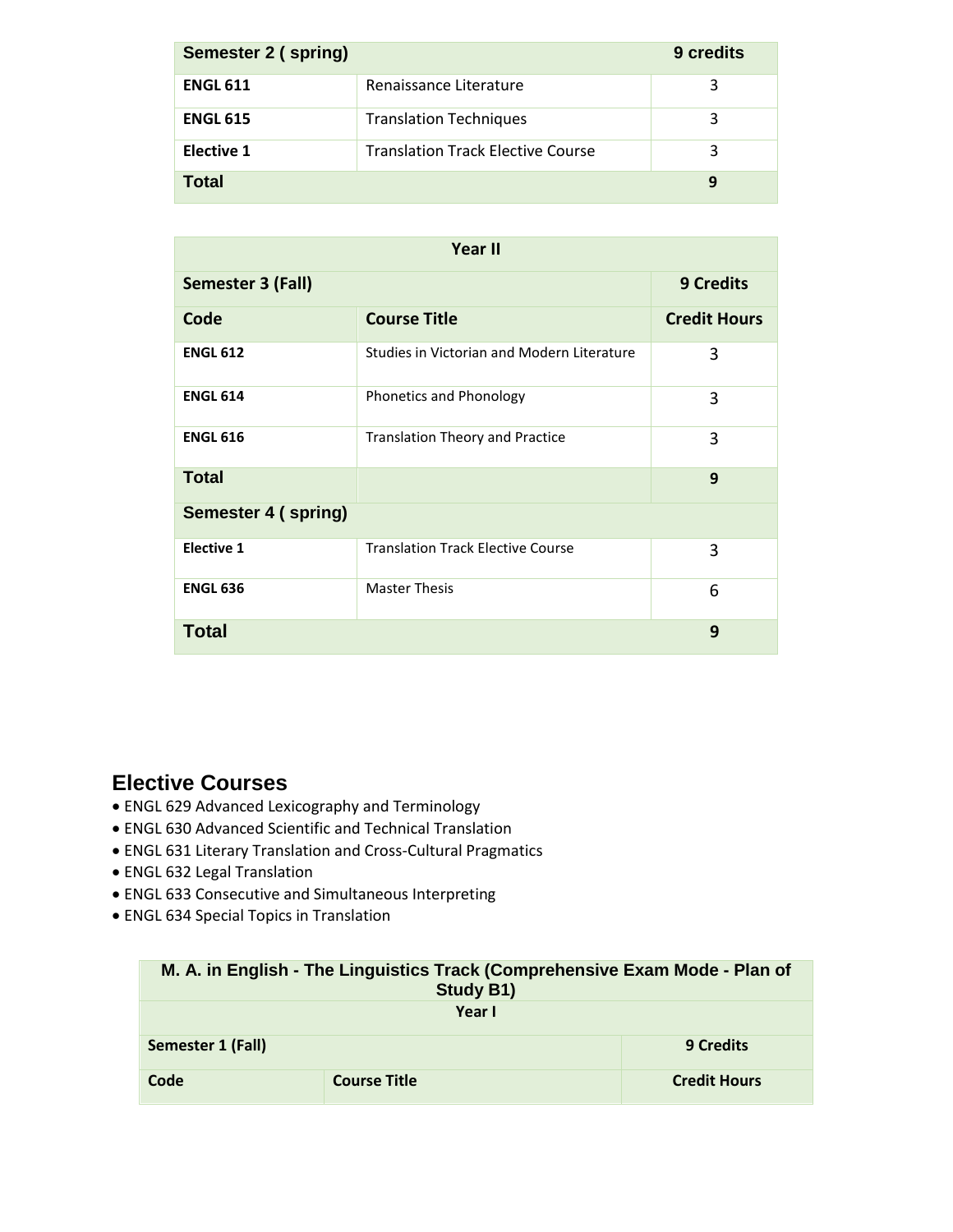| <b>ENGL 610</b>            | <b>Research Methodology</b>              | 3         |
|----------------------------|------------------------------------------|-----------|
| <b>ENGL 613</b>            | <b>Modern Linguistics</b>                | 3         |
| <b>Elective 1</b>          | <b>Linguistics Track Elective Course</b> | 3         |
| <b>Total</b>               |                                          | 9         |
| <b>Semester 2 (spring)</b> |                                          | 9 credits |
|                            |                                          |           |
| <b>ENGL 611</b>            | Renaissance Literature                   | 3         |
| <b>ENGL 615</b>            | <b>Translation Techniques</b>            | 3         |
| <b>Elective 1</b>          | <b>Linguistics Track Elective Course</b> | 3         |

|                     | Year II                                       |                     |
|---------------------|-----------------------------------------------|---------------------|
| Semester 3 (Fall)   |                                               | <b>9 Credits</b>    |
| Code                | <b>Course Title</b>                           | <b>Credit Hours</b> |
| <b>ENGL 612</b>     | Studies in Victorian and Modern<br>Literature | 3                   |
| <b>ENGL 614</b>     | Phonetics and Phonology                       | 3                   |
| <b>ENGL 616</b>     | <b>Translation Theory and Practice</b>        | 3                   |
| <b>Total</b>        |                                               | 9                   |
| Semester 4 (spring) |                                               |                     |
| <b>Elective 2</b>   | Linguistics Track Elective Course             | 6                   |
| <b>ENGL 635</b>     | Research paper                                | 3                   |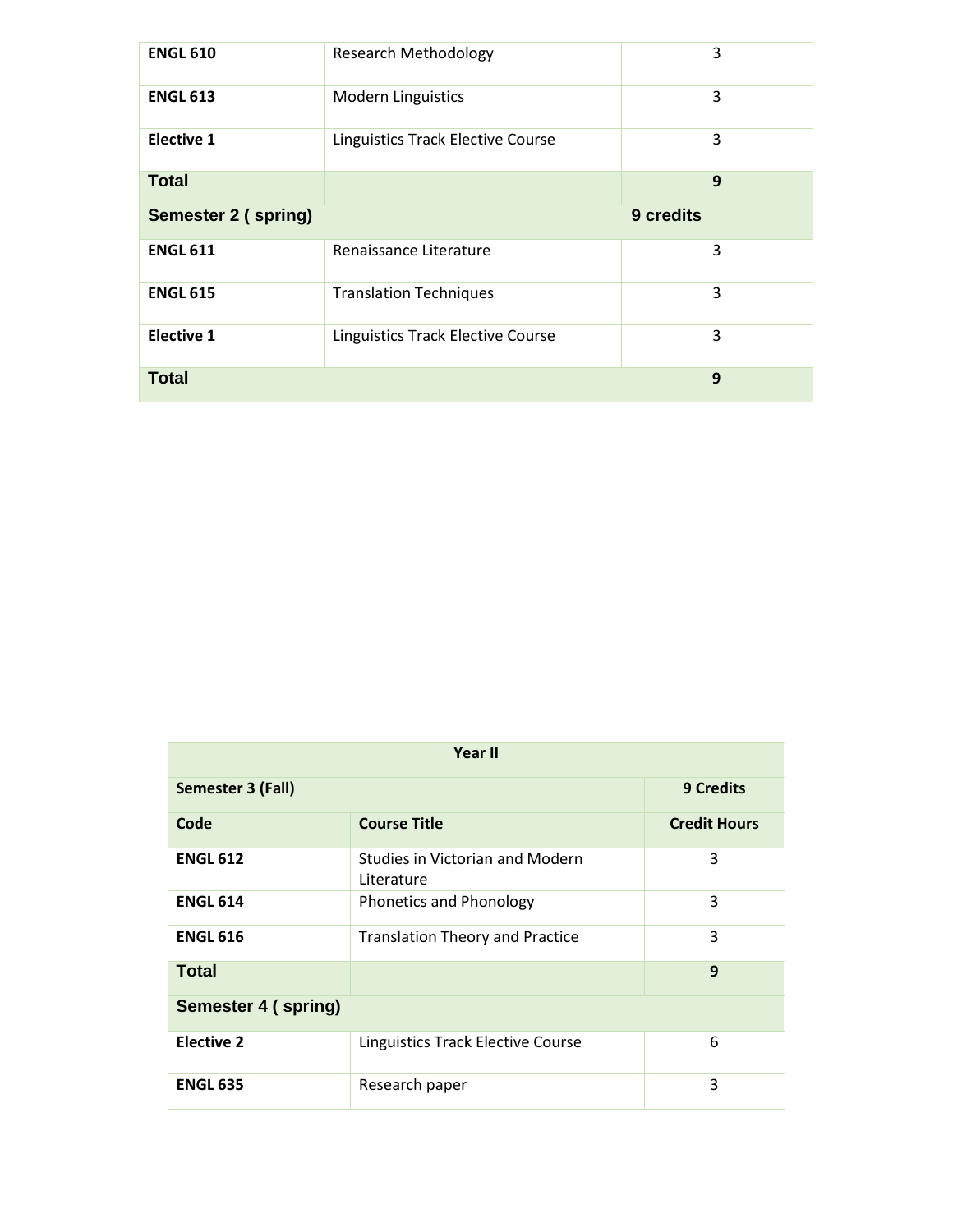| <b>Total</b> |  |
|--------------|--|

- ENGL 623 Phonology and Morphology
- ENGL 624 Applied Linguistics
- ENGL 625 Semantics and Pragmatics
- ENGL 626 Sociolinguistics
- ENGL 627 Discourse Analysis
- ENGL 628 Special Topics in Linguistics

| M. A. in English - The Literature Track (Comprehensive Exam Mode-Plan of Study B2) |                                  |                     |  |
|------------------------------------------------------------------------------------|----------------------------------|---------------------|--|
|                                                                                    | Year I                           |                     |  |
| Semester 1 (Fall)                                                                  |                                  | <b>9 Credits</b>    |  |
| Code                                                                               | <b>Course Title</b>              | <b>Credit Hours</b> |  |
| <b>ENGL 610</b>                                                                    | <b>Research Methodology</b>      | 3                   |  |
| <b>ENGL 613</b>                                                                    | Modern Linguistics               | 3                   |  |
| <b>Elective 1</b>                                                                  | Literature Track Elective Course | 3                   |  |
| <b>Total</b>                                                                       |                                  | 9                   |  |
| <b>Semester 2 (spring)</b>                                                         |                                  | 9 credits           |  |
| <b>ENGL 611</b>                                                                    | Renaissance Literature           | 3                   |  |
| <b>ENGL 615</b>                                                                    | <b>Translation Techniques</b>    | 3                   |  |
| <b>Elective 1</b>                                                                  | Literature Track Elective Course | 3                   |  |
| <b>Total</b>                                                                       |                                  | 9                   |  |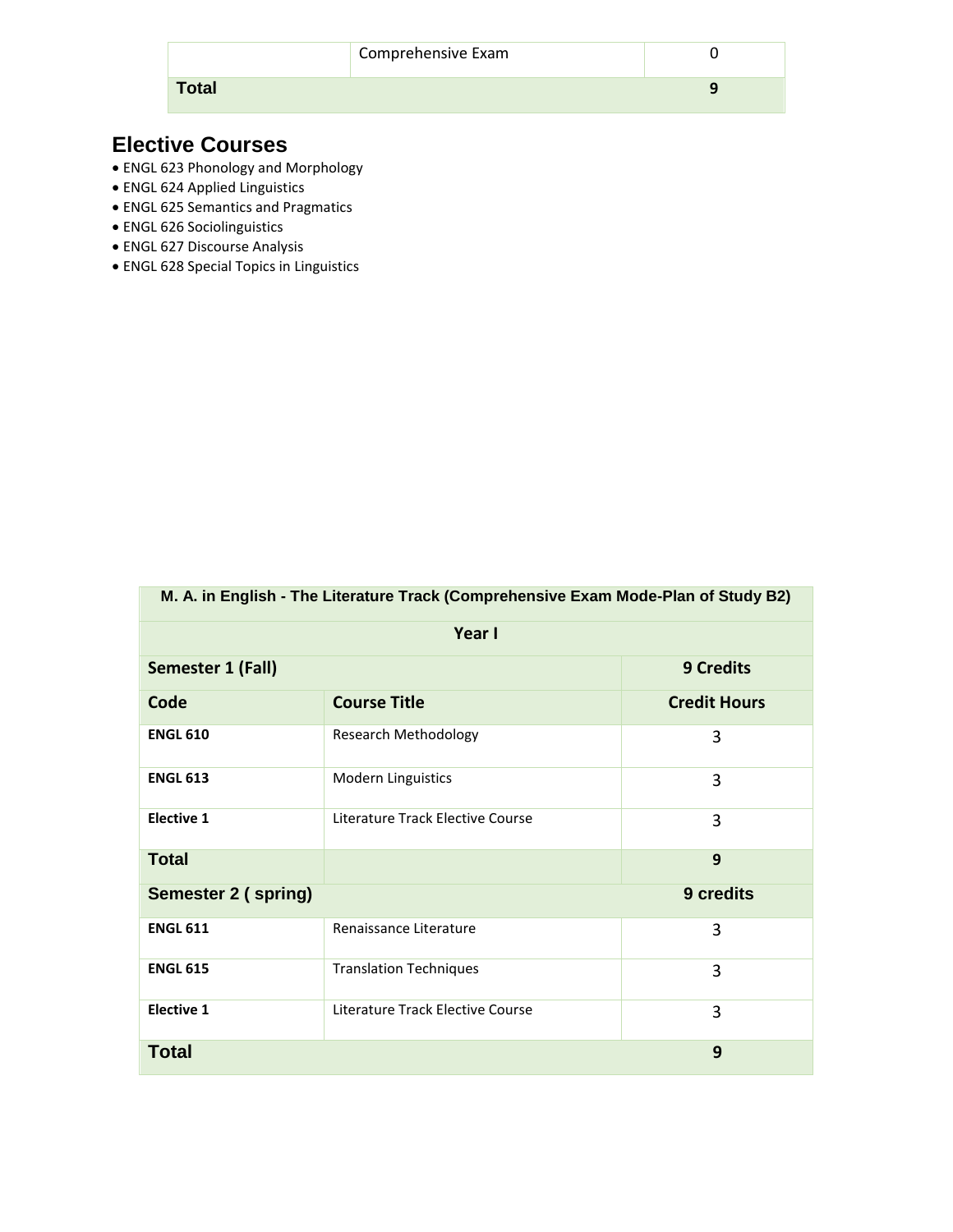| Year II             |                                            |                     |  |
|---------------------|--------------------------------------------|---------------------|--|
| Semester 3 (Fall)   | <b>9 Credits</b>                           |                     |  |
| Code                | <b>Course Title</b>                        | <b>Credit Hours</b> |  |
| <b>ENGL 612</b>     | Studies in Victorian and Modern Literature | 3                   |  |
| <b>ENGL 614</b>     | Phonetics and Phonology                    | 3                   |  |
| <b>ENGL 616</b>     | <b>Translation Theory and Practice</b>     | 3                   |  |
| <b>Total</b>        |                                            | 9                   |  |
| Semester 4 (spring) |                                            |                     |  |
| Code                | <b>Course title</b>                        |                     |  |
| <b>Elective 2</b>   | Linguistics Track Elective Course          | 6                   |  |
| <b>ENGL 635</b>     | Research paper                             | 3                   |  |
|                     | Comprehensive Exam                         | $\mathbf 0$         |  |
| <b>Total</b><br>9   |                                            |                     |  |

- ENGL 617 Nineteenth-Century poetry
- ENGL 618 Nineteenth-Century Novel
- ENGL 619 Modern Novel
- ENGL 620 Modern Drama
- ENGL 621 Modern Poetry
- ENGL 622 Special Topics in Literature
- ENGL 640 Postcolonial Literature

| M. A. in English - The Translation Track (Comprehensive Exam Mode-Plan of Study B3) |                                          |                     |  |  |  |
|-------------------------------------------------------------------------------------|------------------------------------------|---------------------|--|--|--|
|                                                                                     | Year I                                   |                     |  |  |  |
| Semester 1 (Fall)                                                                   |                                          | <b>9 Credits</b>    |  |  |  |
| Code                                                                                | <b>Course Title</b>                      | <b>Credit Hours</b> |  |  |  |
| <b>ENGL 610</b>                                                                     | <b>Research Methodology</b>              | 3                   |  |  |  |
| <b>ENGL 613</b>                                                                     | <b>Modern Linguistics</b>                | 3                   |  |  |  |
| <b>Elective 1</b>                                                                   | <b>Translation Track Elective Course</b> | 3                   |  |  |  |
| <b>Total</b><br>9                                                                   |                                          |                     |  |  |  |
| 9 credits<br>Semester 2 (spring)                                                    |                                          |                     |  |  |  |
| <b>ENGL 611</b>                                                                     | Renaissance Literature                   | 3                   |  |  |  |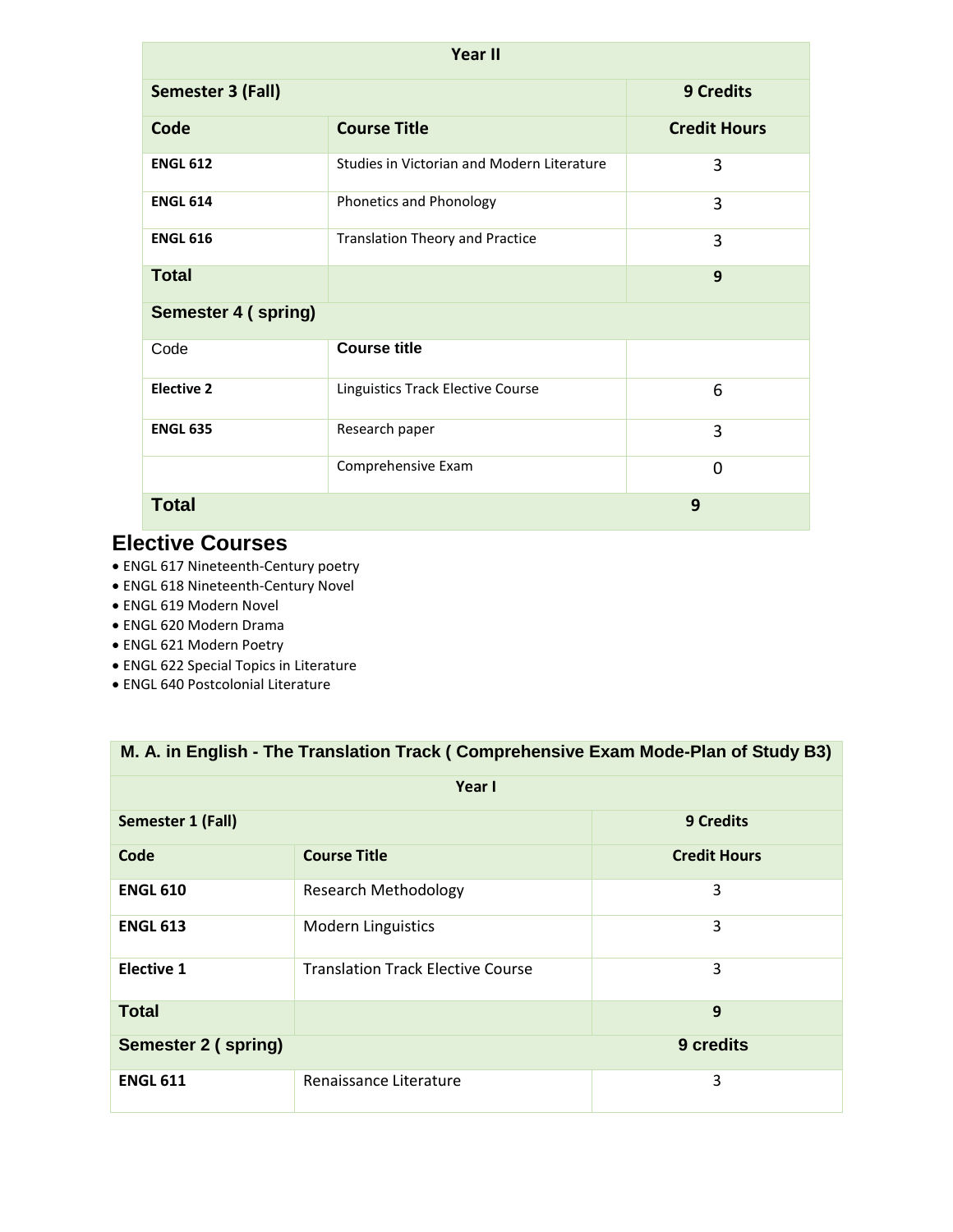| <b>ENGL 615</b>   | <b>Translation Techniques</b>            |  |
|-------------------|------------------------------------------|--|
| <b>Elective 1</b> | <b>Translation Track Elective Course</b> |  |
| <b>Total</b>      |                                          |  |

| <b>Year II</b>      |                                               |                     |  |
|---------------------|-----------------------------------------------|---------------------|--|
| Semester 3 (Fall)   | <b>9 Credits</b>                              |                     |  |
| Code                | <b>Course Title</b>                           | <b>Credit Hours</b> |  |
| <b>ENGL 612</b>     | Studies in Victorian and Modern<br>Literature | 3                   |  |
| <b>ENGL 614</b>     | Phonetics and Phonology                       | 3                   |  |
| <b>ENGL 616</b>     | <b>Translation Theory and Practice</b>        | 3                   |  |
| <b>Total</b>        |                                               | 9                   |  |
| Semester 4 (spring) |                                               |                     |  |
| Code                | <b>Course title</b>                           |                     |  |
| <b>Elective 2</b>   | Linguistics Track Elective Course             | 6                   |  |
| <b>ENGL 635</b>     | Research paper                                | 3                   |  |
|                     | Comprehensive Exam                            | 0                   |  |
| <b>Total</b><br>9   |                                               |                     |  |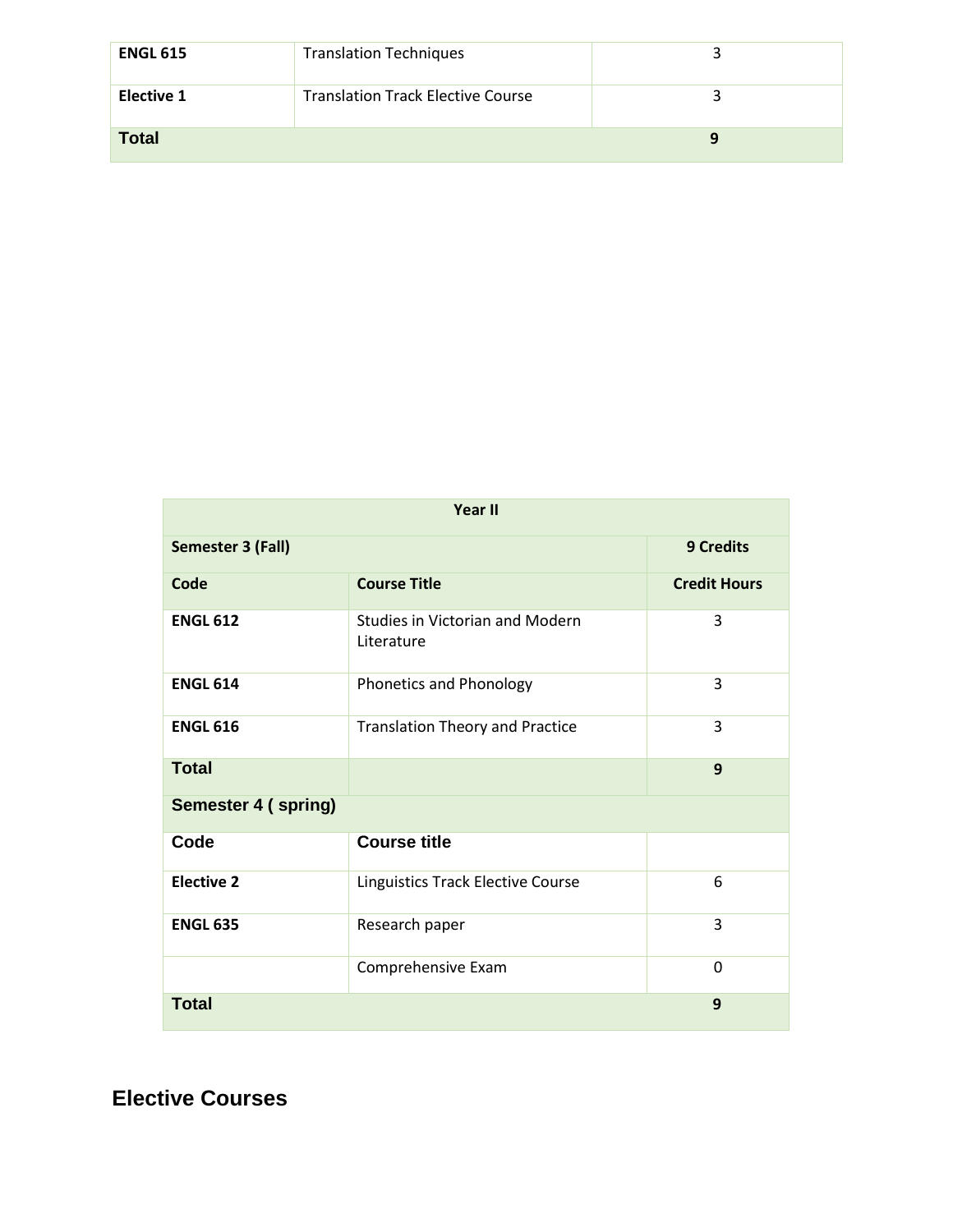- ENGL 629 Advanced Lexicography and Terminology
- ENGL 630 Advanced Scientific and Technical Translation
- ENGL 631 Literary Translation and Cross-Cultural Pragmatics
- ENGL 632 Legal Translation
- ENGL 633 Consecutive and Simultaneous Interpreting
- ENGL 634 Special Topics in Translation

#### **Course Descriptions: Compulsory Courses**

| <b>ENGL 610</b> | <b>Research Methodology</b>                                                                                                                                                                                                                                                                                                                                                                                                                                                                                                           | 3 credits |
|-----------------|---------------------------------------------------------------------------------------------------------------------------------------------------------------------------------------------------------------------------------------------------------------------------------------------------------------------------------------------------------------------------------------------------------------------------------------------------------------------------------------------------------------------------------------|-----------|
|                 | This course is essential preparation for undertaking the research involved in the course work,<br>assignments, and dissertation and is taken by all students. It deals with theoretical, ethical and<br>methodological issues central to research in linguistics and aims to provide support for any postgraduate<br>student undertaking research. Focusing upon the scientific method the course on research methodology<br>teaches students how to state a problem and the purpose of the study, to formulate hypotheses, to review |           |
| the computer.   | related literature, to collect and analyze data, and develop critical perspectives in view of the findings and<br>relevant research input and support. It also introduces students to the various types of research and<br>research tools. Attention is also given to other areas of expertise such as descriptive and analytical<br>bibliography; note-taking; editing of manuscripts; ethics of documenting; and effective use of library and                                                                                       |           |

## **ENGL 611 Renaissance Literature 3 credits** The course studies a variety of dramatic or non-dramatic genres and authors writing in the sixteenth and seventeenth centuries. It covers Elizabethan, Jacobean, and Caroline literature. Students are expected to

develop close familiarity with the literary types and genres such as tragedy, comedy, satire, sonnet, epic, and metaphysical poetry. Major writers such as Shakespeare, Marlowe, Spenser, Sidney, More, Donne and Milton can be studied in depth. The course can focus on the works of one writer or single works by related writers.

| <b>ENGL 612</b> | <b>Studies in Victorian and Modern Literature</b> | . 3 credits' |
|-----------------|---------------------------------------------------|--------------|
|                 |                                                   |              |

The course is a thorough study of a single writer, a group of writers, a literary genre or a literary trend of the period. Students will have a chance to analyze the historical transformations of literature and thought during nineteenth- and twentieth- centuries.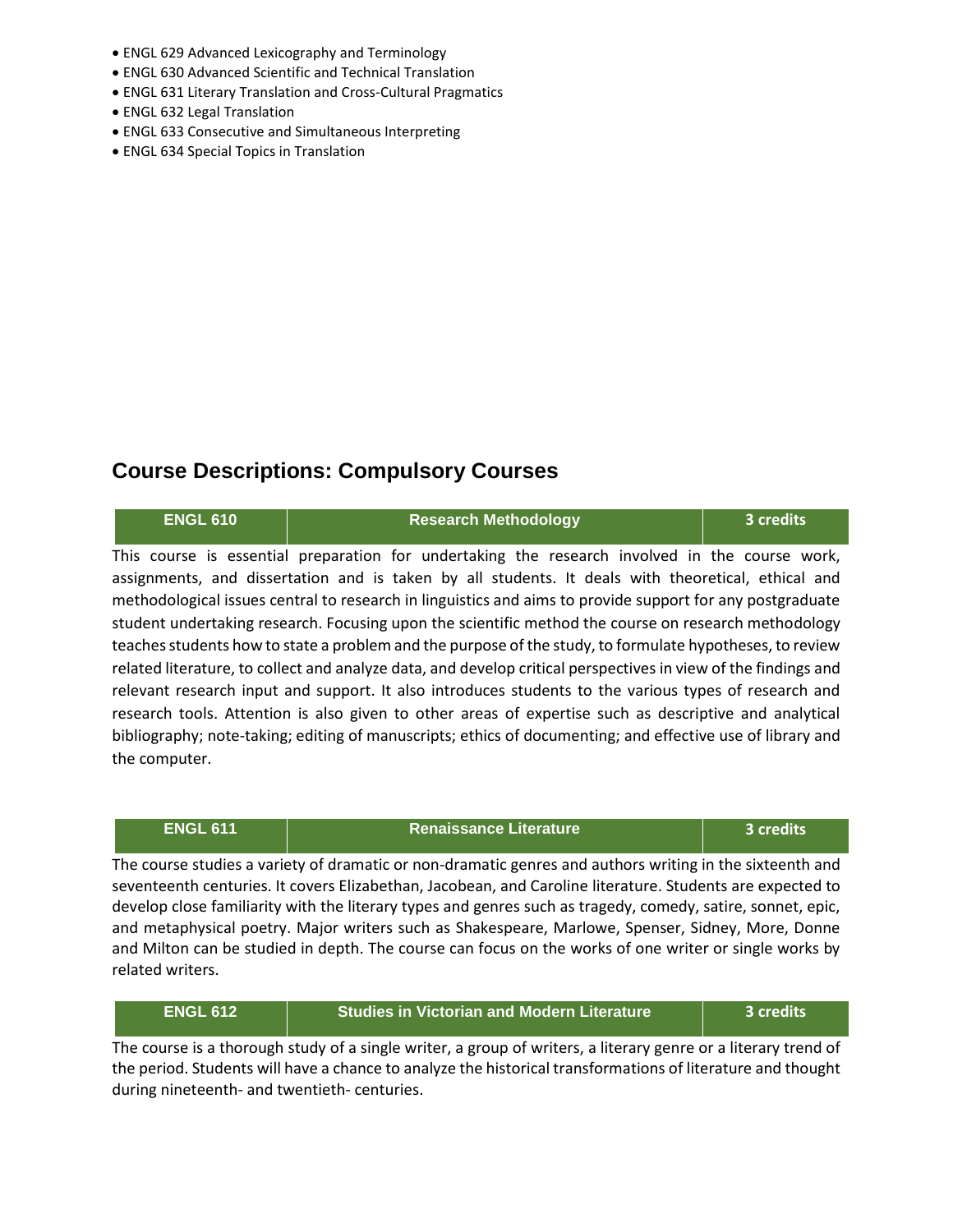| <b>ENGL613</b> |  |  |
|----------------|--|--|
|                |  |  |

**ENGL613 Modern Linguistics 3 credits**

This course aims at dealing with language, and its various aspects in details. In addition, it provides the phrase structure framework and transformational framework. Besides, it explores other alternative frameworks initiated by Firth, Halliday, and Fillmore. Further, it illustrates its applications in language teaching, contrastive analysis, error analysis, stylistics, and translation.

| <b>LENGL 614</b> | <b>Phonetics and Phonology</b> | 3 credits |
|------------------|--------------------------------|-----------|
|                  |                                |           |

The Phonetics part of the course deals with articulatory, auditory and acoustic aspects of speech, anatomy and physiology of speech production, classification of sounds in various categories, other aspects of articulation such as segmental articulation and supra segmentals, etc. It also provides training in broad and narrow transcription. The Phonological component of the course involvesstudying various aspects of phonemic organization, phonological representations, and prosodic phonology.

| <b>ENGL 615</b> | <b>Translation Techniques</b>                                                                             | ا 3 credits |
|-----------------|-----------------------------------------------------------------------------------------------------------|-------------|
|                 | This course introduces general principles, parameters, and techniques of translation and provides         |             |
|                 | students with training in translation of a variety of texts. Students will develop and strengthen methods |             |

students with training in translation of a variety of texts. Students will develop and strengthen methods and techniques to tackle challenging texts through annotated translations with commentaries, editing exercises, and textual analyses which will enable them to draw conclusions concerning the purpose of the original message and the role of a translator as communicator.

| <b>ENGL 616</b> | <b>Translation Theory and Practice</b>                                                          | 3 credits |  |
|-----------------|-------------------------------------------------------------------------------------------------|-----------|--|
|                 | ic course will introduce to the students different theories of translation such as the theory o |           |  |

This course will introduce to the students different theories of translation such as the theory of approximation, principle of translation equivalence, transliteration, transcreation, paraphrase and interpretation, etc. The course also focuses on providing students with skills and knowledge required to translate a variety of texts and to apply theoretical frameworks to translating and interpreting processes and to use appropriate meta language to analyze and evaluate aspects of practice.

#### **Course Descriptions: Elective Courses (Literature Track)**

| <b>ENGL 617</b> | <b>Nineteenth-Century poetry</b>                                                                          | 3 credits |
|-----------------|-----------------------------------------------------------------------------------------------------------|-----------|
|                 | The course studies the poetry of a single poet, a trend of poetry, or a selection of poems from the 19th- |           |

The course studies the poetry of a single poet, a trend of poetry, or a selection of poems from the 19thcentury. The literary works will be studied within the context of major literary and social developments in the century.

| <b>ENGL 618</b> | Nineteenth-Century Novel | 3 credits' |
|-----------------|--------------------------|------------|
|-----------------|--------------------------|------------|

The course studies the works of a single novelist or a selection of novels from the 19th-century. The literary works will be studied within the context of major literary and social developments in the century.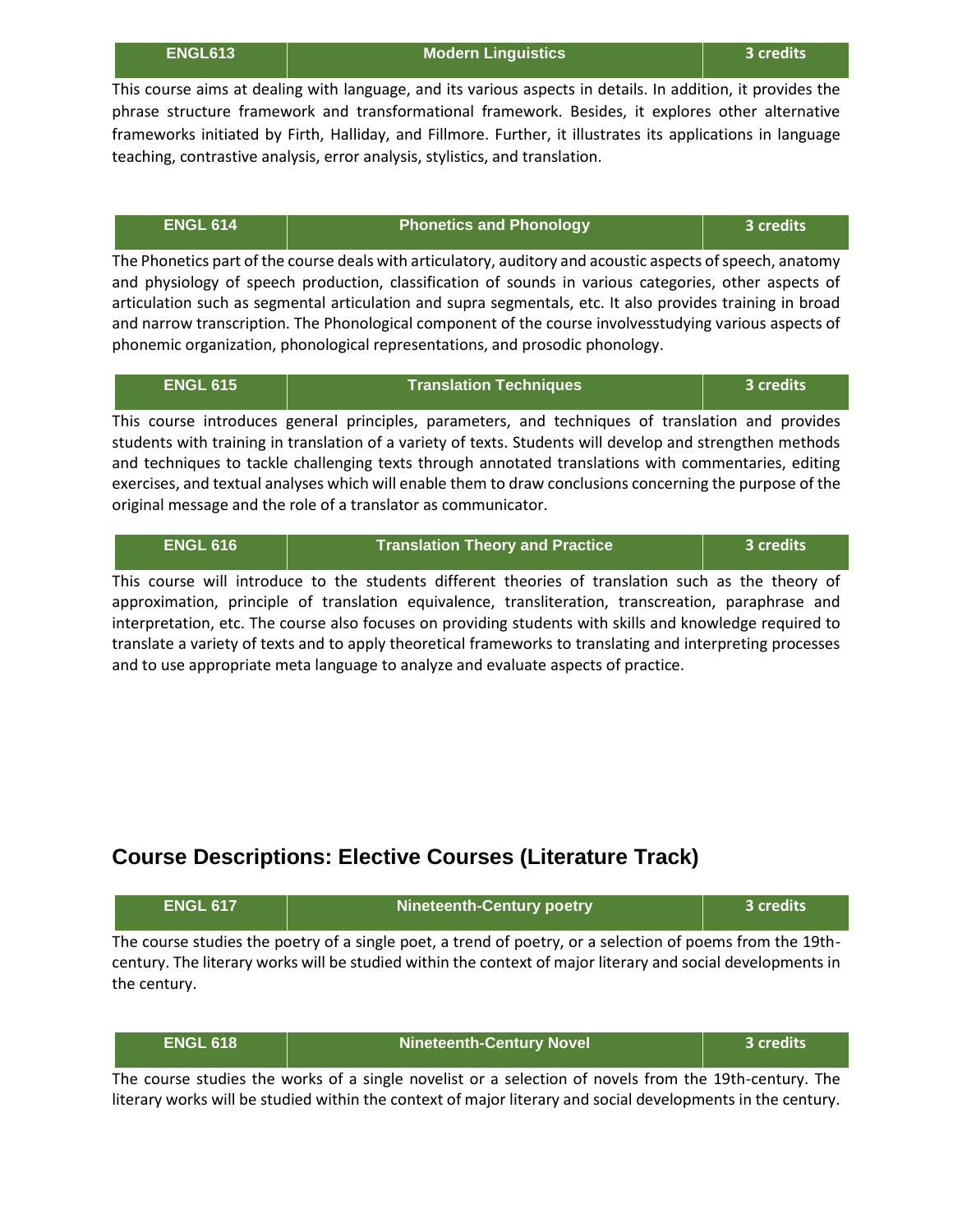The works of major novelists like Dickens, Thackeray, the Brontes, Hardy, and George Eliot can be studied in the course.

| <b>ENGL 619</b> | <b>Modern Novel</b> | <b>3 credits</b> |
|-----------------|---------------------|------------------|
|-----------------|---------------------|------------------|

The course studies twentieth –century novel in England and America. Major authors or novels from both sides of the Atlantic will be subject to study in the course. Writers like Joyce, Woolf, James, Dreiser, Fitzgerald, Hemingway, Faulkner, Steinbeck and Ellison, among others, can be dealt with in the course.

| LENGL 620 \ | <b>Modern Drama</b> | 3 credits <sup>1</sup> |
|-------------|---------------------|------------------------|
|             |                     |                        |

The course studies a selection of modern British and American plays, a school of drama, or the works of one major playwright. The course will address the major trends of modern drama as in the selection of plays chosen for study in the course. Major representative playwrights as O'Neill, Miller, Williams, Sheppard,Shaw, Eliot, Osborne, Pinter, Stoppard, and others can be given attention in this course.

| <b>ENGL 621</b> | <b>Modern Poetry</b>                                                                                        | 3 credits |
|-----------------|-------------------------------------------------------------------------------------------------------------|-----------|
|                 | The course studies twentieth -century poetry in England and America. Major poets or poems from both         |           |
|                 | sides of the Atlantic will be subject to study in the course. Writers like Eliot, Pound, Stevens, Williams, |           |

Frost, Plath, Auden, Dylan Thomas, KathleeneRaine, Watkins, and Harwood, among others, can be dealt with in the course.

| <b>Special Topics in Literature</b><br><b>ENGL 622</b><br>3 credits |  |
|---------------------------------------------------------------------|--|
|---------------------------------------------------------------------|--|

The course studies one topic or theme across a number of works from the same or a different genre.

| <b>ENGL 640</b> | <b>Postcolonial Literature</b>                                                                                                                                                                                                                                                                                                                                                                                   | 3 credits |
|-----------------|------------------------------------------------------------------------------------------------------------------------------------------------------------------------------------------------------------------------------------------------------------------------------------------------------------------------------------------------------------------------------------------------------------------|-----------|
|                 | The course studies a selection of Postcolonial writings by authors from countries that were subject to<br>European colonization. The list of writers includes Edward Edward Said, Joseph Conrad, J. G. Farrell,                                                                                                                                                                                                  |           |
|                 | Gabriel José Garcia Marquez, Michael Ondaatje, and Amitav Ghosh. The course will address major topics<br>and themes related to colonization and the dynamics of the discourse between the colonizer and the<br>colonized best expressed in Conrad's The Heart of Darkness and best explained in Edward Said's<br>Orientalism. The works selected are from different countries and express different experiences. |           |

## **Course Descriptions: Elective Courses (Linguistics Track)**

| <b>ENGL 623</b>                                                                                            | <b>Phonology and Morphology</b>                                                                          | 3 credits |
|------------------------------------------------------------------------------------------------------------|----------------------------------------------------------------------------------------------------------|-----------|
|                                                                                                            | Phonological part of the course revises issues in phonological representations and focuses on generative |           |
| phonology. It also deals with providing practical exercises in phoneme analysis and the formulation of     |                                                                                                          |           |
| rules. And, the morphological part focuses on a general review of basic concepts involved in morphological |                                                                                                          |           |
|                                                                                                            | studies and the study of word formation rules and their representations. It also deals with phonological |           |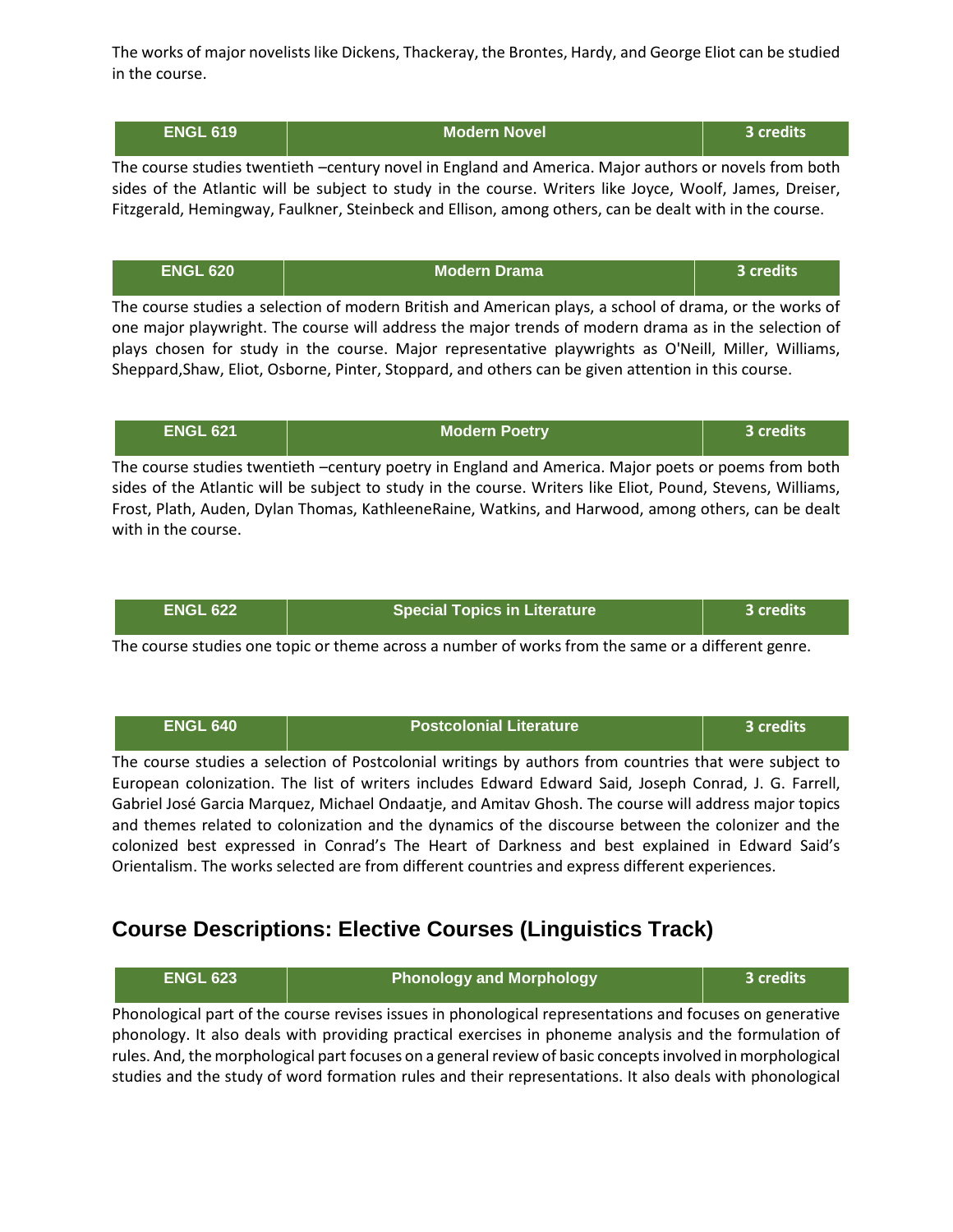changes involved in word formation processes and phonology-morphology and morphology-syntax interface.

| <b>Applied Linguistics</b><br><b>ENGL 624</b><br>ا3 credits |
|-------------------------------------------------------------|
|-------------------------------------------------------------|

This course basically deals with the fundamentals of theoretical and applied linguistics, application of linguistic analysis, errors and mistakes in L2 output, models and methods of language learning/acquisition and syllabus design. It also focuses on the basics of language testing and evaluation.

| <b>ENGL 625</b> | <b>Semantics and Pragmatics</b> | 3 credits |
|-----------------|---------------------------------|-----------|
|                 |                                 |           |

The first part of the course deals with the study of those aspects of meaning that primarily depend on the linguistic aspects of language and involves the review of some basic concepts of meaning and sense relations. It further focuses on the semantic components of the lexicon, sentence meaning, andpragmatic meaning. The second part, i.e. Pragmatics begins with focusing on the relationship between semantics and pragmatics leading to the study of speaker intention and frameworks for describing speech acts. It further focuses on looking at hearer inferences and comprehension, and relevant frameworks, such as Grice's Cooperative Principles and the social dynamics of interaction considering politeness theories, the role of context and various ways of describing it. It also concerns the application of pragmatic theories of meaning to cross-cultural situations.

| <b>ENGL 626</b>                                                                                                                                                                                                           | <b>Sociolinguistics</b>                                                                              | 3 credits |
|---------------------------------------------------------------------------------------------------------------------------------------------------------------------------------------------------------------------------|------------------------------------------------------------------------------------------------------|-----------|
|                                                                                                                                                                                                                           | The course introduces the fundamental concepts involved in the study of the inseparable relationship |           |
| between language and society. The students will learn about the main ways of language variation in terms<br>of social, geographical and stylistic differences in spoken English. Further, the parallels between this type |                                                                                                      |           |
| of variation and the use of two languages (bilingualism) and more languages (multilingualism) will be<br>drawn. The methods of studying language in sociolinguistics will be introduced that link linguistic and          |                                                                                                      |           |
| social concerns.                                                                                                                                                                                                          |                                                                                                      |           |

| <b>ENGL 627</b>                                                                                        | <b>Discourse Analysis</b>                                                                                   | 3 credits |
|--------------------------------------------------------------------------------------------------------|-------------------------------------------------------------------------------------------------------------|-----------|
|                                                                                                        | Discourse is understood in Social Sciences and Humanities in many different ways. In this course we will    |           |
|                                                                                                        | approach discourse in two main ways. Firstly, discourse as structured use of language in which sense we     |           |
| will involve investigation of the ways in which words, phrases and sentences combine together and make |                                                                                                             |           |
|                                                                                                        | sense. Here the linguistic descriptions are of social relevance. Secondly, discourse as large-scale ways of |           |
|                                                                                                        | thinking, talking and relating to others in social contexts will focus on the relationship between patterns |           |
|                                                                                                        | of linguistic use that are related and create contexts and genres. The course thus aims to familiarize      |           |
|                                                                                                        | students with the range of theories of discourse studies and methodologies for analyzing spoken, written    |           |

| <b>ENGL 628</b> | <b>Special Topics in Linguistics</b> | 3 credits' |
|-----------------|--------------------------------------|------------|
|                 |                                      |            |

and visual texts from different genres.

This course introduces students to independent research on a linguistic topic decided in consultation with the professor. They will read key text(s) and research on important topics relevant to their research project, which is required to provide with a theoretical and analytical base for their investigations and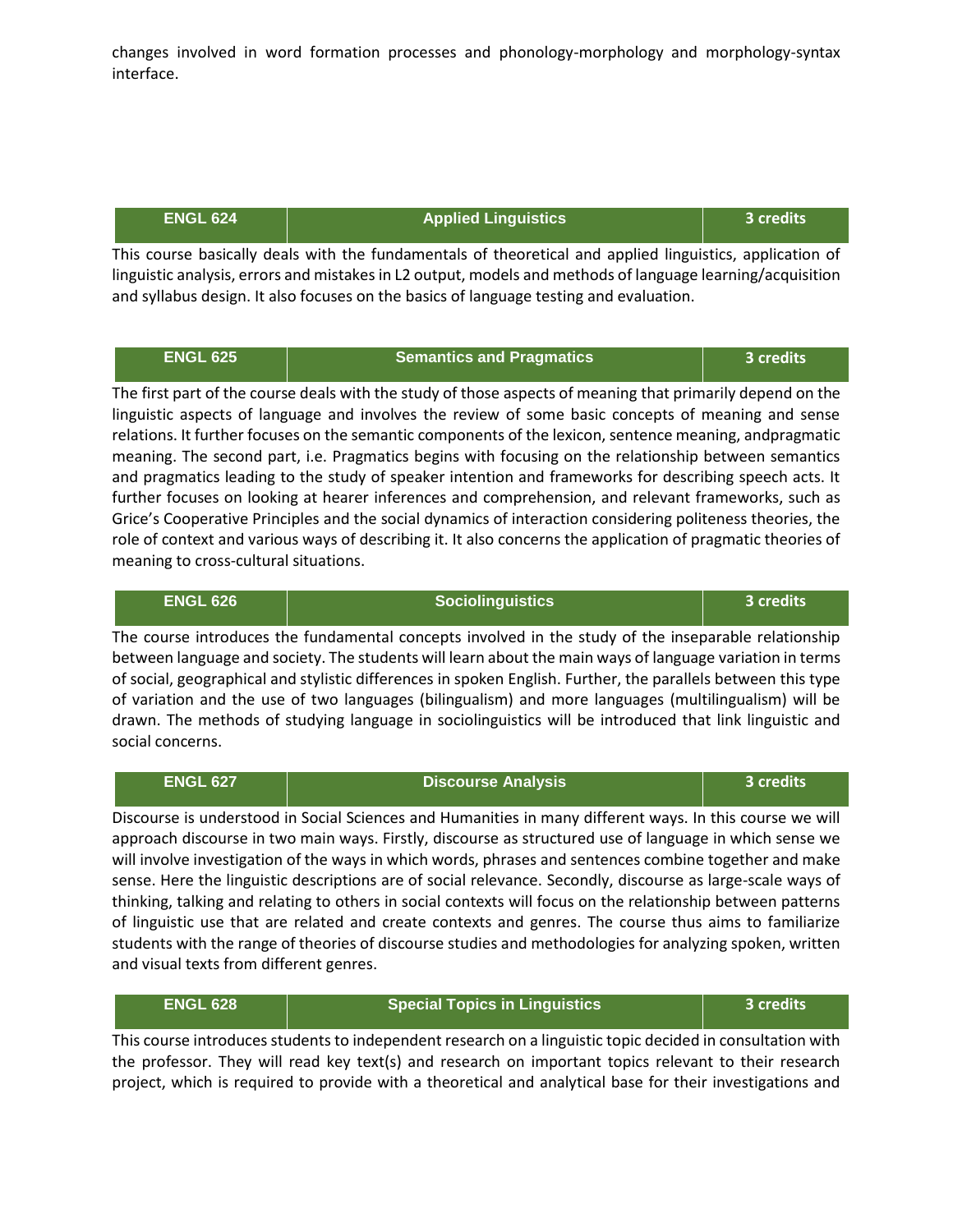explorations. The students will be required to complete their research project in about 5000 words and share the work with the class in the form of formal research papers and multimedia presentations.

### **Course Descriptions: Elective Courses (Translation Track)**

**ENGL 629 Advanced Lexicography and Terminology 3 credits**

The course focuses on the problems of proper equivalences and variability of terminology in translation and interpretation. The course aims to provide students with knowledge and skills of using advanced lexis and terminologyused in higher level translation and interpretation. The phenomena of terminology banks and databases will also be studied, as well as the role of Arabic language academies in the creation and standardization of terminologies in Arabic. The knowledge and skills taught in this course will serve the students as a strong foundation on which they will build most efficiently translation and interpreting skills taught in other specific courses.

| <b>ENGL 630</b> | <b>Advanced Scientific and Technical Translation</b> | 3 credits |
|-----------------|------------------------------------------------------|-----------|
|-----------------|------------------------------------------------------|-----------|

The course provides students with practical experience in technical translation at professional translator level in technical fields such as information technology, science, engineering, medicine, etc. The course aims to help students to develop and apply language-specific problem-solving techniques to overcome translation challenges involved in advanced scientific and technical translations.

| <b>ENGL 631</b> | <b>Literary Translation and Cross-Cultural Pragmatics</b> | 3 credits |
|-----------------|-----------------------------------------------------------|-----------|
|-----------------|-----------------------------------------------------------|-----------|

Students in this course will become aware of how translation is used both as a means of cross-cultural communication and as a mode of understanding, indigenous roots, multicultural evolution, and growing international cultural connections. Students will read and respond to translated literary texts and selected theoretical texts on translation theory, postcolonial studies and border writing.

| <b>ENGL 632</b> | <b>Legal Translation</b>                                                                                      | 3 credits |
|-----------------|---------------------------------------------------------------------------------------------------------------|-----------|
|                 | Translation and interpreting in legal settings requires the acquisition of highly specialized knowledge       |           |
|                 | related to the law, legal language and discourses. The course will introduce students to the contextual       |           |
|                 | knowledge needed to operate in diverse legal settings such as the court room, tribunals and police            |           |
|                 | investigations and will develop the translation and linguistic skills necessary to work as professional legal |           |
|                 | translator. This course exposes students to the vocabulary and terminology of legal register and gives        |           |
|                 | them intensive training and practice in translating a variety of legal documents, including writ petitions,   |           |
|                 | affidavits, police diaries, charge sheet, documents submitted as evidence, court judgements, byelaws of       |           |
|                 | companies and institutions, different types of contracts, civil procedure, etc. Students will also translate  |           |
|                 | proceedings of court hearings, which involve the recorded statements of the witnesses and the arguments       |           |
|                 | of the advocates/lawyers (one for defence and one for prosecution) representing the case.                     |           |

| <b>ENGL 633</b> | <b>Consecutive and Simultaneous Interpreting</b> | 3 credits |
|-----------------|--------------------------------------------------|-----------|
|                 |                                                  |           |

The students in this course will be introduced to the skills of consecutive interpretation in various settings by studying the source language and the target language in depth. Simultaneously, they will be mastering the syntax and further strengthen vocabulary. They will also improve upon their note-taking skills. The course further provides training and practice in simultaneous interpretation in a variety of simulated and